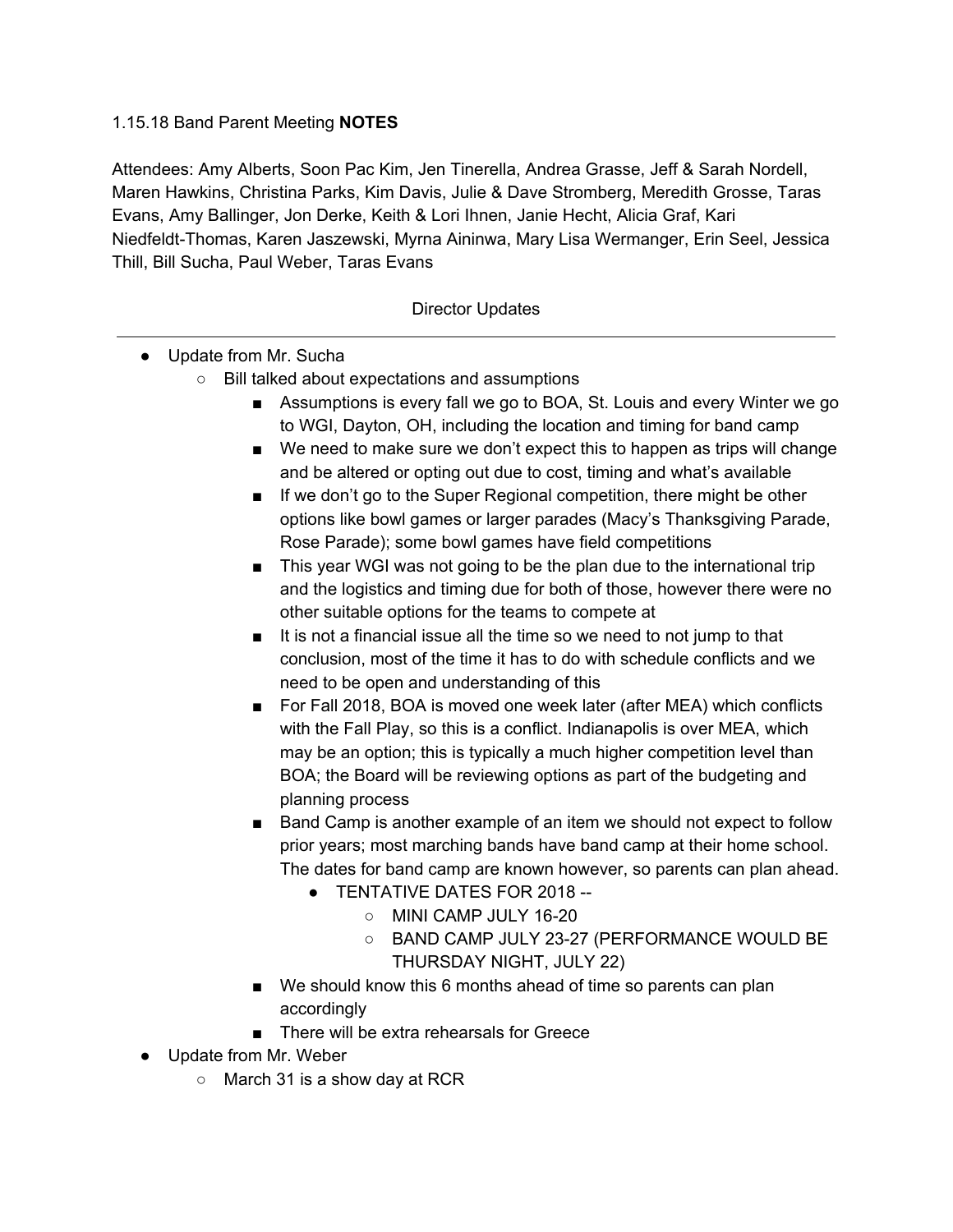- $\circ$  Paul gave an overview as to why it seems like we are going to less shows this year for DL - MPA has changed its requirements. Most drum lines around the country perform 3-5 shows.
- Gave an overview on his thoughts on the show schedule
- $\circ$  He still wants to talk to Bill about how many kids and what time they are needed for the West Side Band Festival
	- Will only be battery and no pit
- Uniforms will be in about 4 week early
- Remind the kids that their finals are coming up and they need to study, that is why they have no practice this weekend
- When should parents come and watch a rehearsal?
	- Later in the week when they do a bigger run through
	- Maybe closer to the first show as they practice as a bigger group
- Send off show: April 14

## Board Review

- Secretary Review
	- Reviewed last month's notes
- Treasury Report
	- Erin gave this report
	- A good portion of the dues are in and the second invoices will be going out
	- $\circ$  Tina is following up with directors for the 6 kids who have not paid Jan or Feb dues
	- All bills are up to date for the last couple of months

# Winter Program Update

- Missing Registration Paperwork
	- All HS CG registered
	- 2 MS CG still need registration
	- DL is missing a number of health forms
- January Payments
- Uniforms & Props
	- CG uniforms will be in next week
	- DL uniforms will be in before the first show
	- MSG will be late
	- Props are being taken care of by Jen and Tyler
- Merchandise Orders
	- DL order should be done by the end of the week
	- CG order is set and to be placed tomorrow
- Rosters sent/will be sent to parents this week
	- Finals will be sent out from Jen/Soon when it is completed and adjusted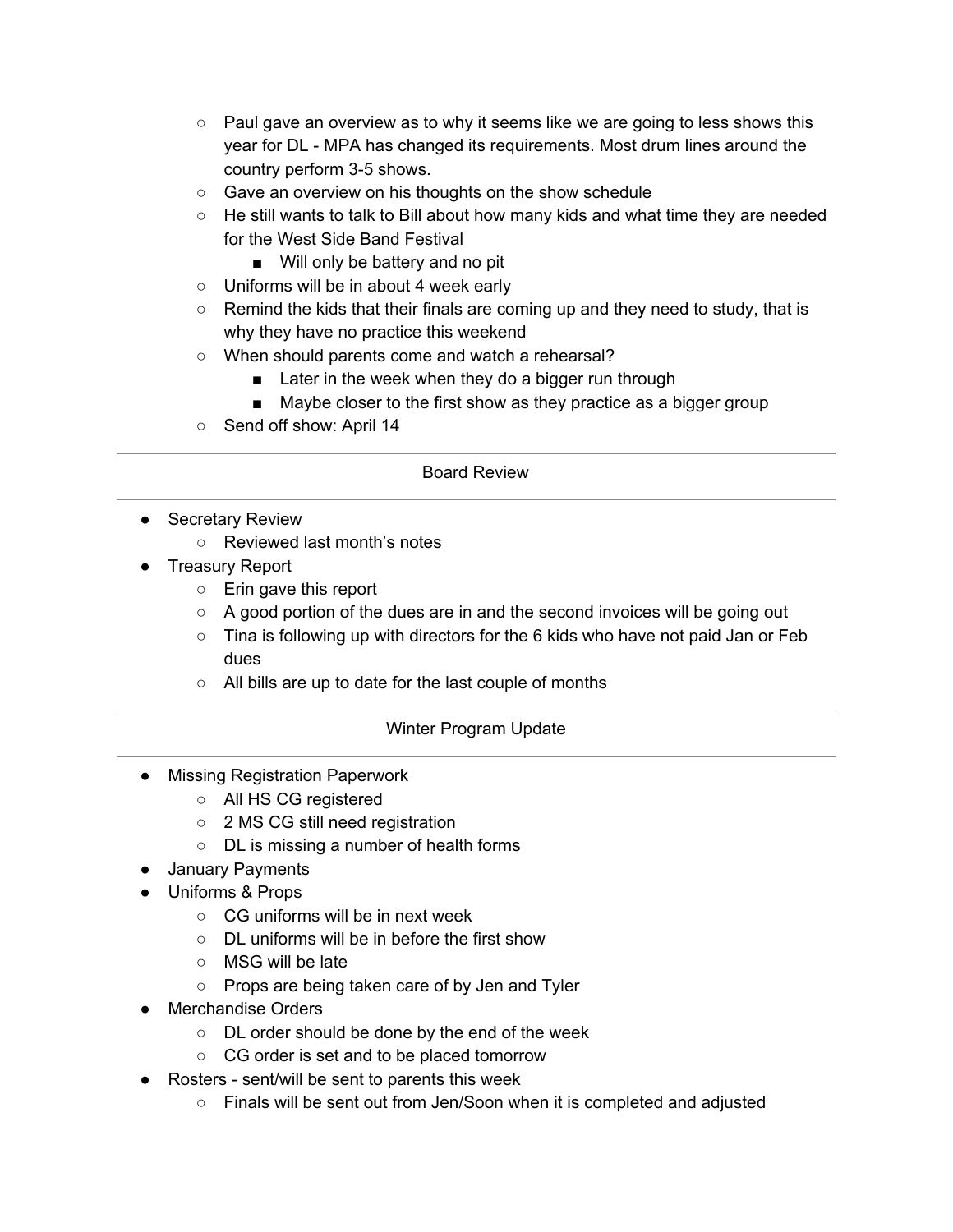- Competitions
	- Drumline
		- Logistics
			- Will take buses with a trailer and a penske truck
			- During WGI we will need a bigger uhaul truck with someone to tow it for the props
		- **Busses** 
			- Maren is working on this
		- **Shows** 
			- February 17- Henry Sibley
			- February 24- WMOTK
			- March 3- WGI Regional- Cokato
				- This is a 2 part show so it will have a prelim and a final
			- March 24- MPA Prelims- Burnsville
			- March 31- Confirmed Performance
				- RCR Show- Champlin Park
			- April 7- MPA Championship- St. Cloud
			- April 14 Send off Show
			- April 18-22- WGI Championship- Dayton, OH
	- Color Guard
		- Logistics
		- Busses
		- Shows
			- January 27- Premier Show- Minnetonka High School
			- February 3- MBI Show- South St. Paul
			- February 10- Sauk Rapids
			- February 24- WMOTK
			- March 3- Coon Rapids
			- March 24- Eden Prairie
			- April 7- North Star Circuit Show- TBD
			- April 11-15- WGI Championship- Dayton, OH
- WGI
	- Drumline
		- Hotel
			- Hope Hotel- Staff and Kids, with a block of rooms for Parents
			- Soon will be sending details for parents to reserve rooms
		- Busses
		- Parents
			- We will work on parent ride sharing
			- We will need help for this so requests will come out
	- Color Guard
		- Hotel
			- Comfort Inn Miami Valley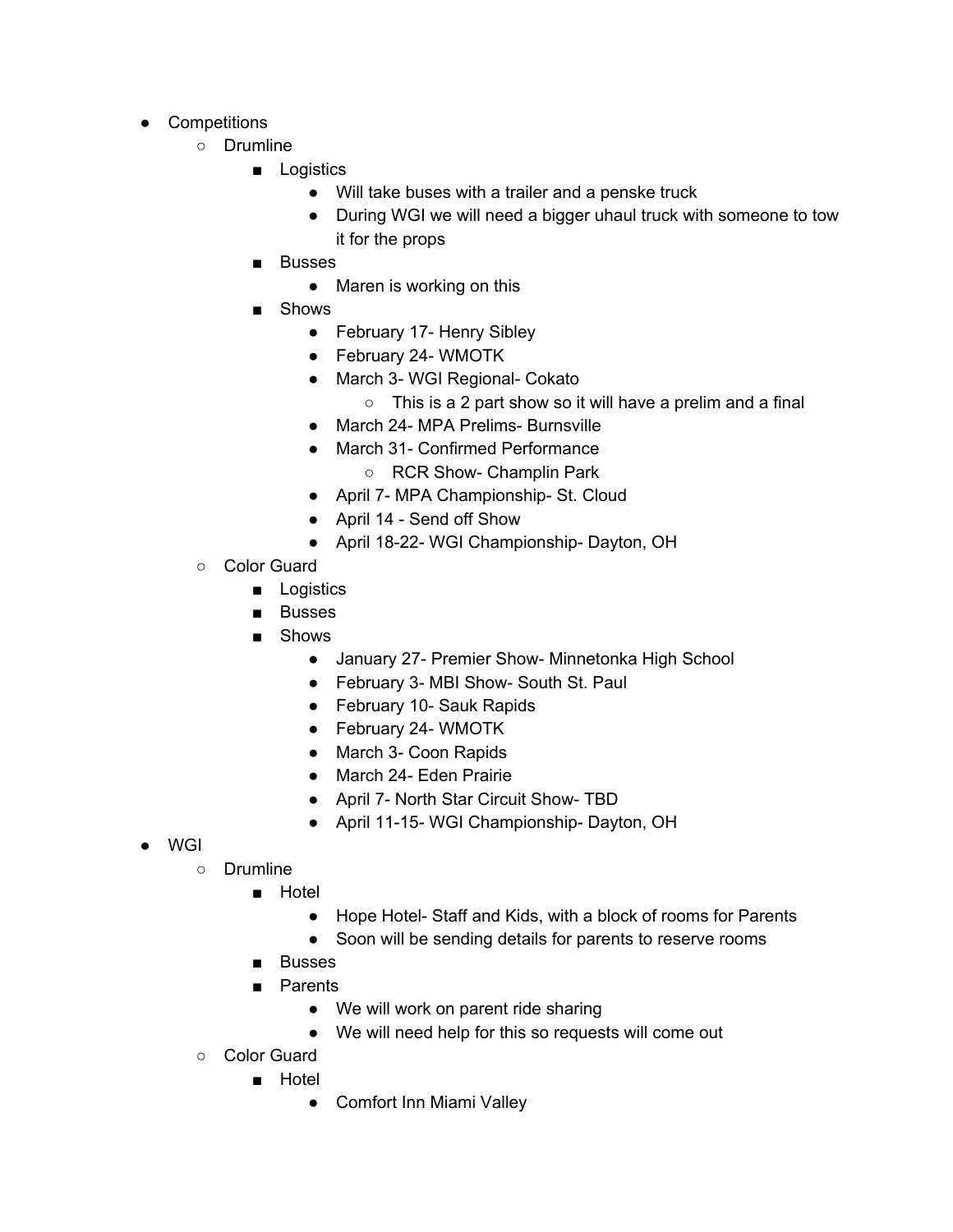- Busses
	- Sharing with RCR
- Parents
	- NO parents going as of now
- Meals flyer with details will be sent to parents
	- Combined
		- January 27
			- We're piloting two serving times at this meal due to the differing practice schedules
		- February 10
	- Drumline
		- The schedule was based on what Paul requested, but it needs to be clarified as last year the DL was fed more often that what is listed here
			- More information to come on this
			- Estimated costs may change
	- Color Guard
		- January 20
		- February 3
		- February 10
		- March 3
		- March 24
		- April 7
- WMOTK
	- Update
		- Most of the chairs for the sub committees filled
			- Still Need Filled in meeting
				- 50/50 Raffle- Alicia for DL, Jen for CG- Done (Thank you!)
			- Still Need
				- **○ Chair Shadow**
				- Judges Lounge- Karen & Judy can help up to the date, just not the day of the event (Thank you!)
				- Front Merch Table Sales
	- Update Con't
		- This is not a judged for competition so the shows can go in an order based on the schedule needs for each show
		- How will the logistics for the audience work based on how judge reviewers work with the shows - Andrea working with Paul on the plan
		- Still need to find out how many color guard shows will be attending-Jessica will have an answer on Thursday for Andrea
		- Charms sign up will go up as soon as timing can be determined from Paul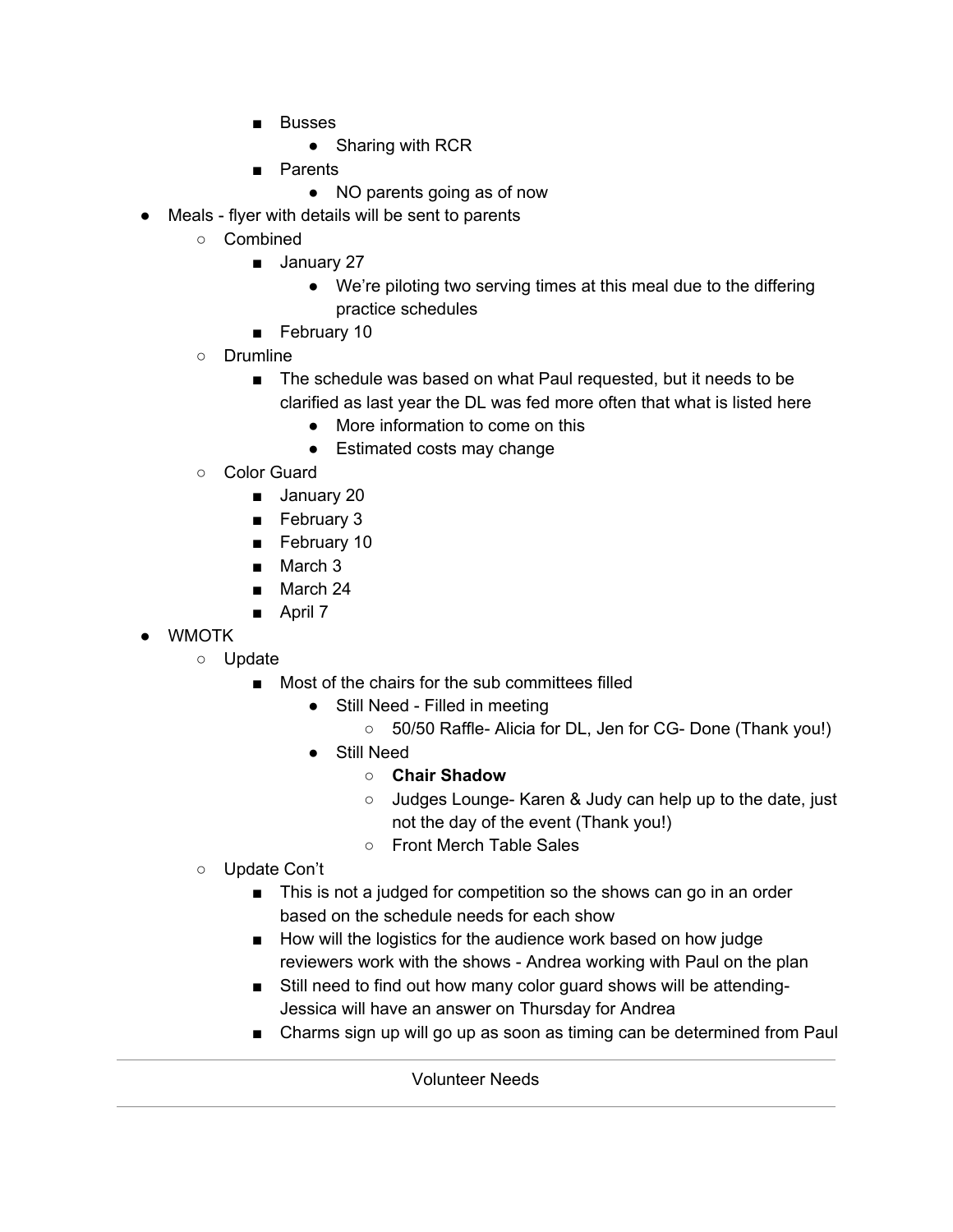- NEEDS MET THANK YOU!!
	- Drumline WGI Coordinators Alicia Graf, Missy Larson
	- Color Guard WGI Coordinator Jessica Thill
	- Penske Drivers John Niedfeldt-Thomas, Dave Stromberg
	- Raffle Calendars Kim Davis
	- Sponsorship Day Stacey Okan/Jeff and Sarah Nordell
	- New DL Photographers Stacey Okan, Selvin Ortiz
	- New CG Photographers Traci Buse
	- CG First Aid Kathy Hillerud
	- Dine Out Events Stacey Okan, ML Wermager
	- Drive4U Robin Breeden
- NEEDS OPEN
	- WMOTK
		- Chair (shadow), Judges Lounge, T-shirt Sales
	- Business Sponsorship
	- Volunteers
	- Special Projects Filled by Chris Parks (Thank you!)

# Fundraising

- Superbowl Live
	- Update
		- Amazing turnout for parents looking to volunteer
		- Only 1 person out of 30 did not complete their paperwork due Jan 11 for this event
		- Energy Resources has expressed how thankful they have been for our help, engagement and follow through
			- *● ...you guys have been amazing. I can't tell you how much all of us appreciate how prompt, organized, and just generally wonderful you have been.*
			- *● We are so grateful for the amazing work the Irondale Boosters have done to complete everything is such a short time. Thrilled to be working with you all on this event.*
			- *● Bring on the fans this team is ready to ROCK!*
		- Logistics
			- Remember to use the shuttle as parking will be a nightmare
- Grocery Bagging
	- Update
		- 1 date coming up, March 25 at Northtown from 10am-6pm
			- Charms to come out asking for volunteers
- Bandcake Breakfast was cancelled and replaced with a grocery bagging event; will look at reserving this sooner for next year